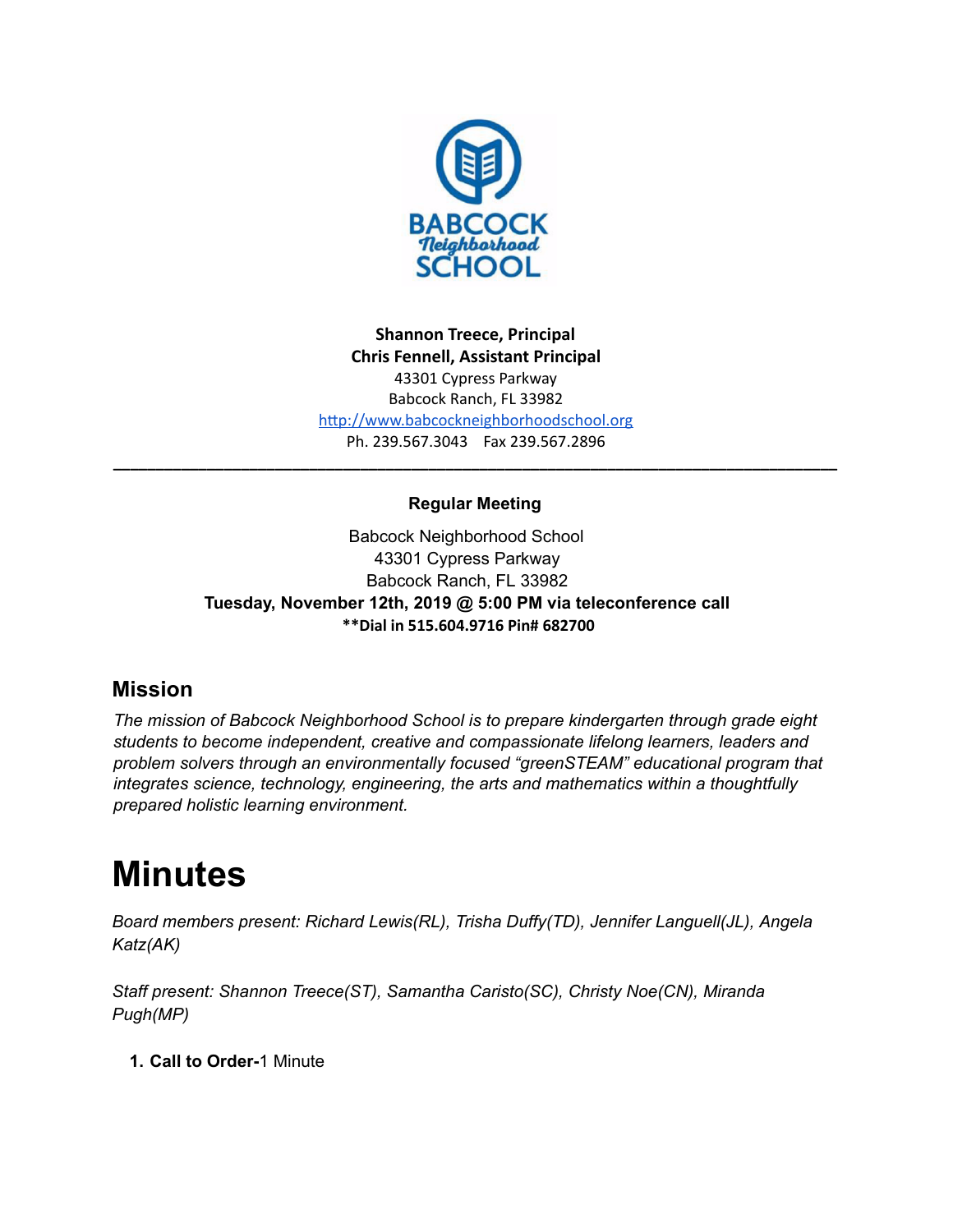#### **2. Additions or corrections-**Up to 2 Minutes

- $\rightarrow$  Remove pledge agreements
- ➔ *Motion to approve amended agenda made by TD, Seconded by JL*

*All" Ayes" motion caries*

#### **3. Approval of Minutes ( )-**Up to 3 Minutes

➔ *Motion to approve the minutes made by TD, seconded by JL*

*All "Ayes" motion carries*

#### **4. Public Comment on Agenda Item -**As Needed

#### **5. Reports-**Hold questions until after each presentation

\*Below, each Committee is to discuss (if applicable) (i) Dashboard and Monthly Report, (ii) proposed meeting schedule and proposed members, (iii) Strategic Planning Action Items and schedule for finalization, and (iv) propose committee agenda items two weeks in advance

- a. Buildings and Grounds-*JL 5 minutes*
- b. Finance-*MP 5 minutes*
- c. Nominating-*SS 1 minute*
- d. Academic-*ST 1 minute*
- e. Advancement-*AK 1 minute*
- f. Audit-*RL 1 minute*
	- ➔ *Motion to approve King & Walker to conduct the audit and 990 at a rate of 8k per year for the next three years contingent upon legal counsel review made by TD, Seconded by JL*

*All "Ayes" motion carries*

- g. Babcock Ranch Update-*BV 5 minutes*
- h. Principal-*ST 5 minutes*
- I. Consultant-*CN 5 minutes*

#### **6. Consent Agenda**

- a. Motion to approve school calendar
	- ➔ *Motion to approve the consent agenda made by JL, seconded by TD All "Ayes" Motion carries*
- **7. Old Business-**Up to 5 Minutes
	- a. Charter Contract Deadlines
- **8. New Business**
- **9. Comments-**As Needed